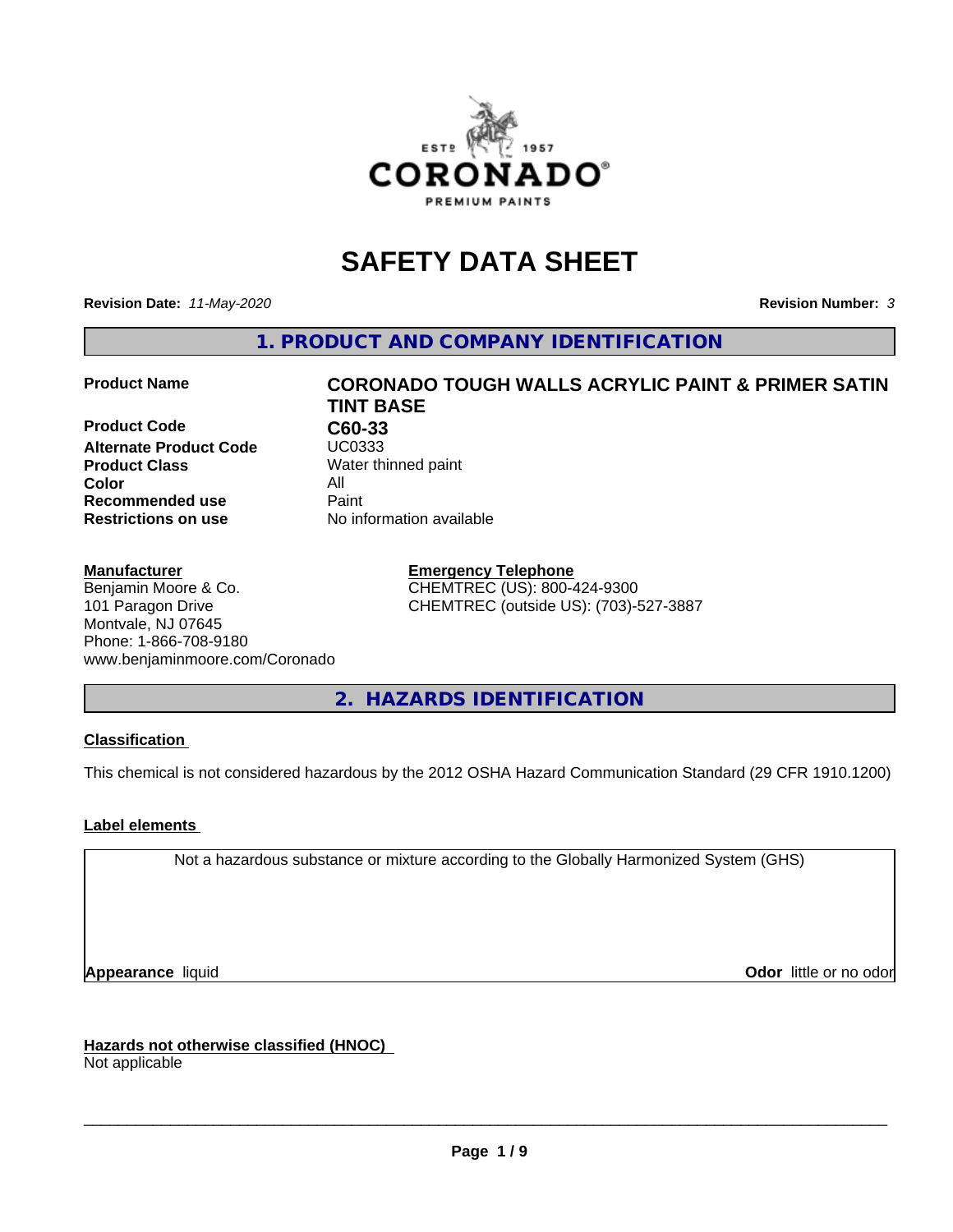#### **Other information**

No information available

# **3. COMPOSITION INFORMATION ON COMPONENTS**

| <b>Chemical name</b>        | <b>CAS No.</b> | Weight-%    |
|-----------------------------|----------------|-------------|
| Titanium dioxide            | 13463-67-7     | $10 - 15$   |
| ∟imestone                   | 1317-65-3      | $5 - 10$    |
| Kaolin                      | 1332-58-7      | - 5         |
| 2-Amino-2-methly-1-propanol | 124-68-5       | $0.1 - 0.5$ |

|                                                  | 4. FIRST AID MEASURES                                                                                    |
|--------------------------------------------------|----------------------------------------------------------------------------------------------------------|
| <b>General Advice</b>                            | No hazards which require special first aid measures.                                                     |
| <b>Eye Contact</b>                               | Rinse thoroughly with plenty of water for at least 15 minutes and consult a<br>physician.                |
| <b>Skin Contact</b>                              | Wash off immediately with soap and plenty of water while removing all<br>contaminated clothes and shoes. |
| <b>Inhalation</b>                                | Move to fresh air. If symptoms persist, call a physician.                                                |
| Ingestion                                        | Clean mouth with water and afterwards drink plenty of water. Consult a physician<br>if necessary.        |
| <b>Most Important</b><br><b>Symptoms/Effects</b> | None known.                                                                                              |
| <b>Notes To Physician</b>                        | Treat symptomatically.                                                                                   |

**5. FIRE-FIGHTING MEASURES**

| <b>Suitable Extinguishing Media</b>                             | Use extinguishing measures that are appropriate to local<br>circumstances and the surrounding environment.                                   |
|-----------------------------------------------------------------|----------------------------------------------------------------------------------------------------------------------------------------------|
| Protective equipment and precautions for firefighters           | As in any fire, wear self-contained breathing apparatus<br>pressure-demand, MSHA/NIOSH (approved or equivalent)<br>and full protective gear. |
| <b>Specific Hazards Arising From The Chemical</b>               | Closed containers may rupture if exposed to fire or<br>extreme heat.                                                                         |
| Sensitivity to mechanical impact                                | No.                                                                                                                                          |
| Sensitivity to static discharge                                 | No.                                                                                                                                          |
| <b>Flash Point Data</b><br>Flash point (°F)<br>Flash Point (°C) | Not applicable<br>Not applicable                                                                                                             |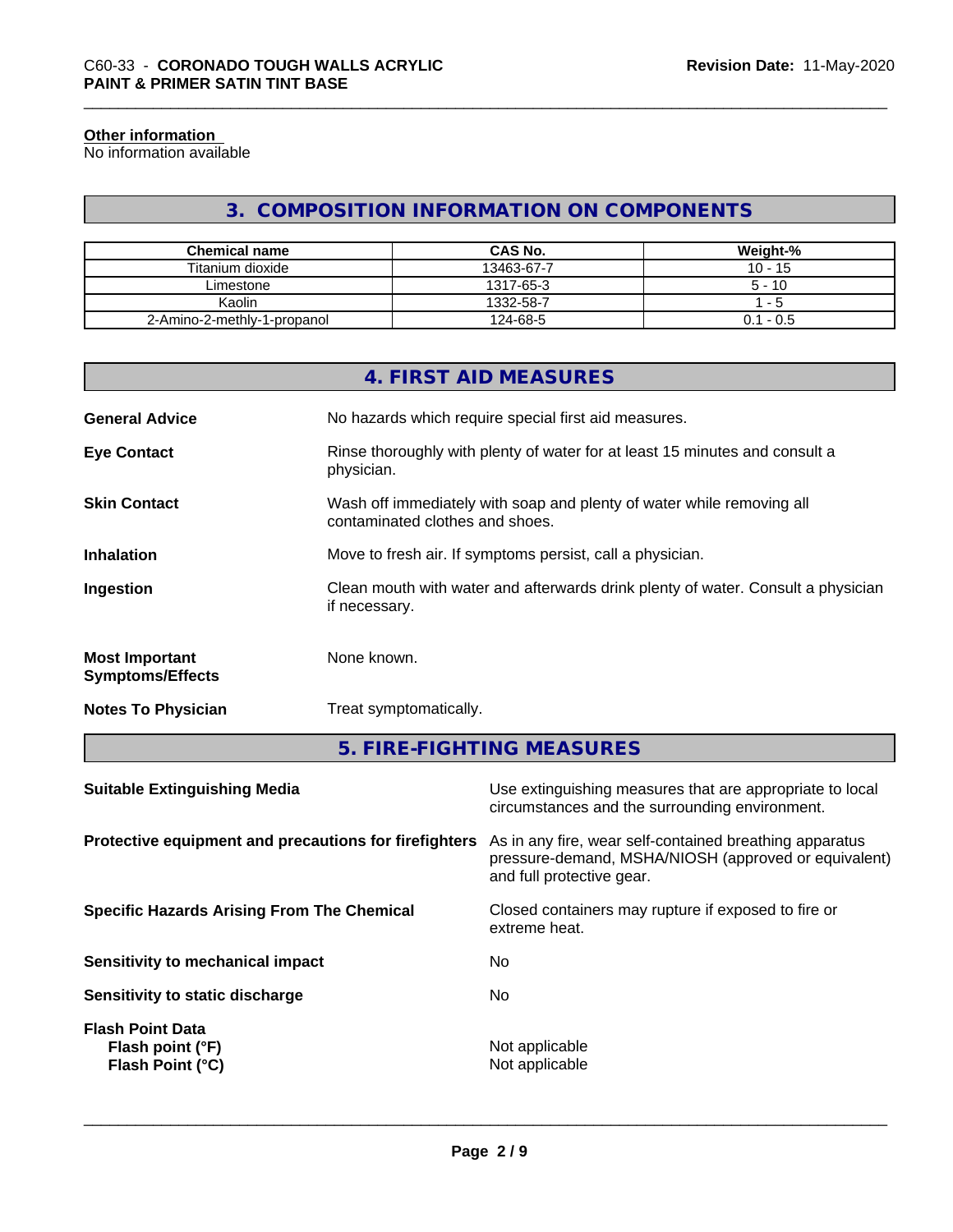| <b>Method</b>                                                 |                        | Not applicable                   |                                |
|---------------------------------------------------------------|------------------------|----------------------------------|--------------------------------|
| <b>Flammability Limits In Air</b>                             |                        |                                  |                                |
| Lower flammability limit:<br><b>Upper flammability limit:</b> |                        | Not applicable<br>Not applicable |                                |
| <b>NFPA</b><br>Health: 1                                      | <b>Flammability: 0</b> | <b>Instability: 0</b>            | <b>Special: Not Applicable</b> |
| <b>NFPA Legend</b><br>0 - Not Hazardous                       |                        |                                  |                                |

- 
- 1 Slightly
- 2 Moderate
- 3 High
- 4 Severe

*The ratings assigned are only suggested ratings, the contractor/employer has ultimate responsibilities for NFPA ratings where this system is used.*

*Additional information regarding the NFPA rating system is available from the National Fire Protection Agency (NFPA) at www.nfpa.org.*

# **6. ACCIDENTAL RELEASE MEASURES**

| <b>Personal Precautions</b>      | Avoid contact with skin, eyes and clothing. Ensure adequate ventilation.                                                                                                         |
|----------------------------------|----------------------------------------------------------------------------------------------------------------------------------------------------------------------------------|
| <b>Other Information</b>         | Prevent further leakage or spillage if safe to do so.                                                                                                                            |
| <b>Environmental precautions</b> | See Section 12 for additional Ecological Information.                                                                                                                            |
| <b>Methods for Cleaning Up</b>   | Soak up with inert absorbent material. Sweep up and shovel into suitable<br>containers for disposal.                                                                             |
|                                  | 7. HANDLING AND STORAGE                                                                                                                                                          |
| Handling                         | Avoid contact with skin, eyes and clothing. Avoid breathing vapors, spray mists or<br>sanding dust. In case of insufficient ventilation, wear suitable respiratory<br>equipment. |
| <b>Storage</b>                   | Keep container tightly closed. Keep out of the reach of children.                                                                                                                |
| <b>Incompatible Materials</b>    | No information available                                                                                                                                                         |
|                                  |                                                                                                                                                                                  |

# **8. EXPOSURE CONTROLS/PERSONAL PROTECTION**

#### **Exposure Limits**

| <b>Chemical name</b> | <b>ACGIH TLV</b>                                                                                                  | <b>OSHA PEL</b>                                        |
|----------------------|-------------------------------------------------------------------------------------------------------------------|--------------------------------------------------------|
| Titanium dioxide     | TWA: $10 \text{ mg/m}^3$                                                                                          | 15 mg/m $3$ - TWA                                      |
| Limestone            | N/E                                                                                                               | 15 mg/m <sup>3</sup> - TWA<br>$5 \text{ mg/m}^3$ - TWA |
| Kaolin               | TWA: 2 $mg/m3$ particulate matter<br>containing no asbestos and <1%<br>crystalline silica, respirable particulate | 15 mg/m <sup>3</sup> - TWA<br>$5 \text{ mg/m}^3$ - TWA |
|                      | matter                                                                                                            |                                                        |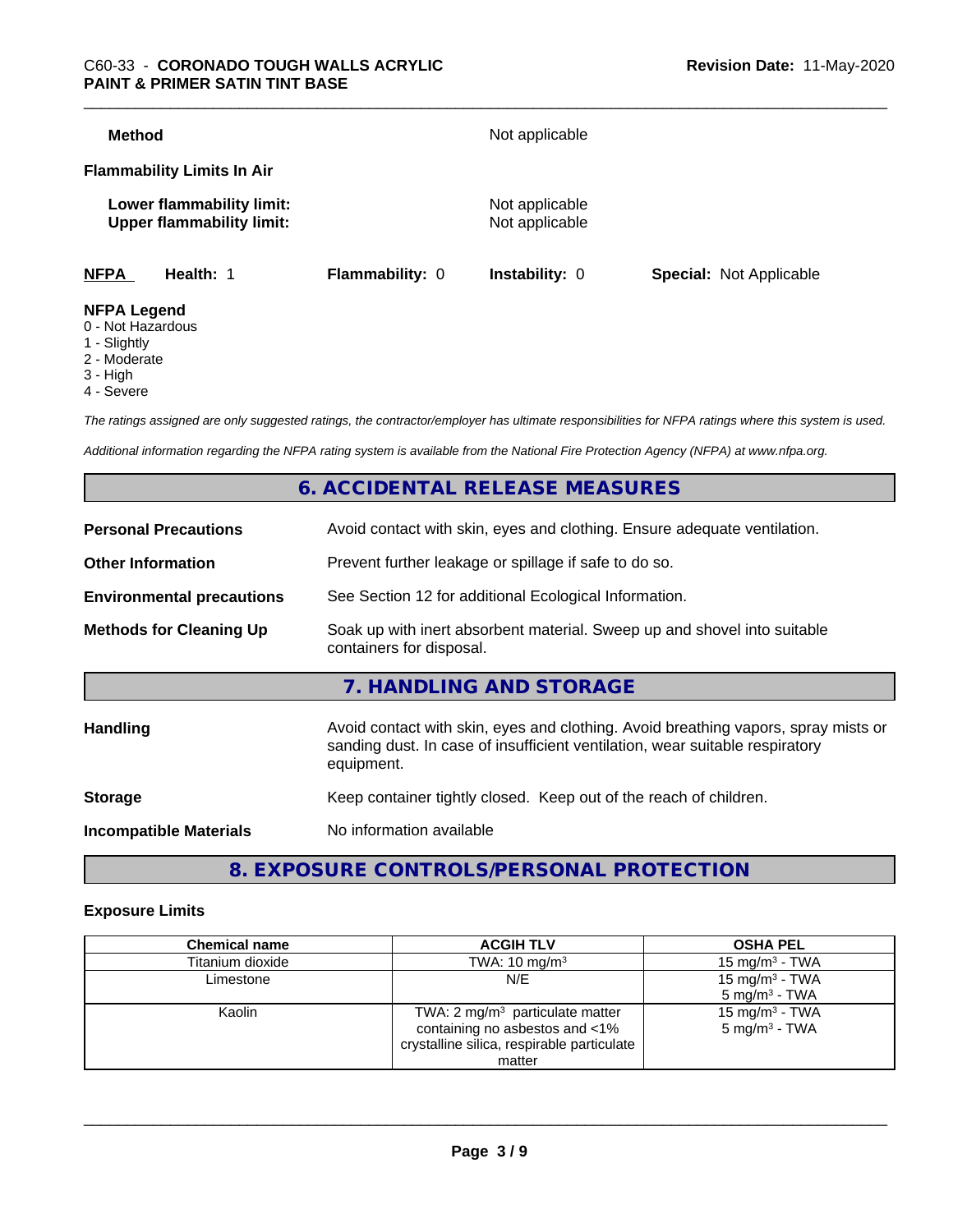#### **Legend**

ACGIH - American Conference of Governmental Industrial Hygienists Exposure Limits OSHA - Occupational Safety & Health Administration Exposure Limits N/E - Not Established

| <b>Engineering Measures</b>          | Ensure adequate ventilation, especially in confined areas.                                                                          |
|--------------------------------------|-------------------------------------------------------------------------------------------------------------------------------------|
| <b>Personal Protective Equipment</b> |                                                                                                                                     |
| <b>Eye/Face Protection</b>           | Safety glasses with side-shields.                                                                                                   |
| <b>Skin Protection</b>               | Protective gloves and impervious clothing.                                                                                          |
| <b>Respiratory Protection</b>        | In case of insufficient ventilation wear suitable respiratory equipment.                                                            |
| <b>Hygiene Measures</b>              | Avoid contact with skin, eyes and clothing. Remove and wash contaminated<br>clothing before re-use. Wash thoroughly after handling. |

#### **9. PHYSICAL AND CHEMICAL PROPERTIES**

**Appearance** liquid **Odor** little or no odor **Odor Threshold No information available No information available Density (lbs/gal)** 10.2 - 10.3 **Specific Gravity** 1.22 - 1.24 **pH pH**  $\blacksquare$ **Viscosity (cps)** No information available **Solubility(ies)** No information available **Water solubility** No information available **Evaporation Rate No information available No information available Vapor pressure** No information available **No information available Vapor density**<br> **We Solids** (*We Solids* (*We Solids* (*We Solids* (*Me )* (*A)* (*A)* (*A)* (*A)* (*A)* (*A)* (*A)* (*A)* (*A)* (*A)* (*A)* (*A)* (*A)* (*A)* (*A)* (*A)* (*A)* (*A)* (*A)* (*A)* (*A)* (*A)* (*A)* (*A)* ( **Wt. % Solids Vol. % Solids** 25 - 35 **Wt. % Volatiles** 50 - 60 **Vol. % Volatiles** 65 - 75 **VOC Regulatory Limit (g/L)** < 50 **Boiling Point (°F)** 212 **Boiling Point (°C)** 100 **Freezing point (°F)** 32 **Freezing Point (°C)** 0 **Flash point (°F)**<br> **Flash Point (°C)**<br> **Flash Point (°C)**<br> **C Flash Point (°C)**<br>Method **Flammability (solid, gas)**<br> **Upper flammability limit:** Not applicable Not applicable **Upper flammability limit:**<br> **Lower flammability limit:** Not applicable Not applicable **Lower flammability limit: Autoignition Temperature (°F)** No information available **Autoignition Temperature (°C)** No information available **Decomposition Temperature (°F)** No information available **Decomposition Temperature (°C)** No information available **Partition coefficient** No information available

**Not applicable**<br>Not applicable

## **10. STABILITY AND REACTIVITY**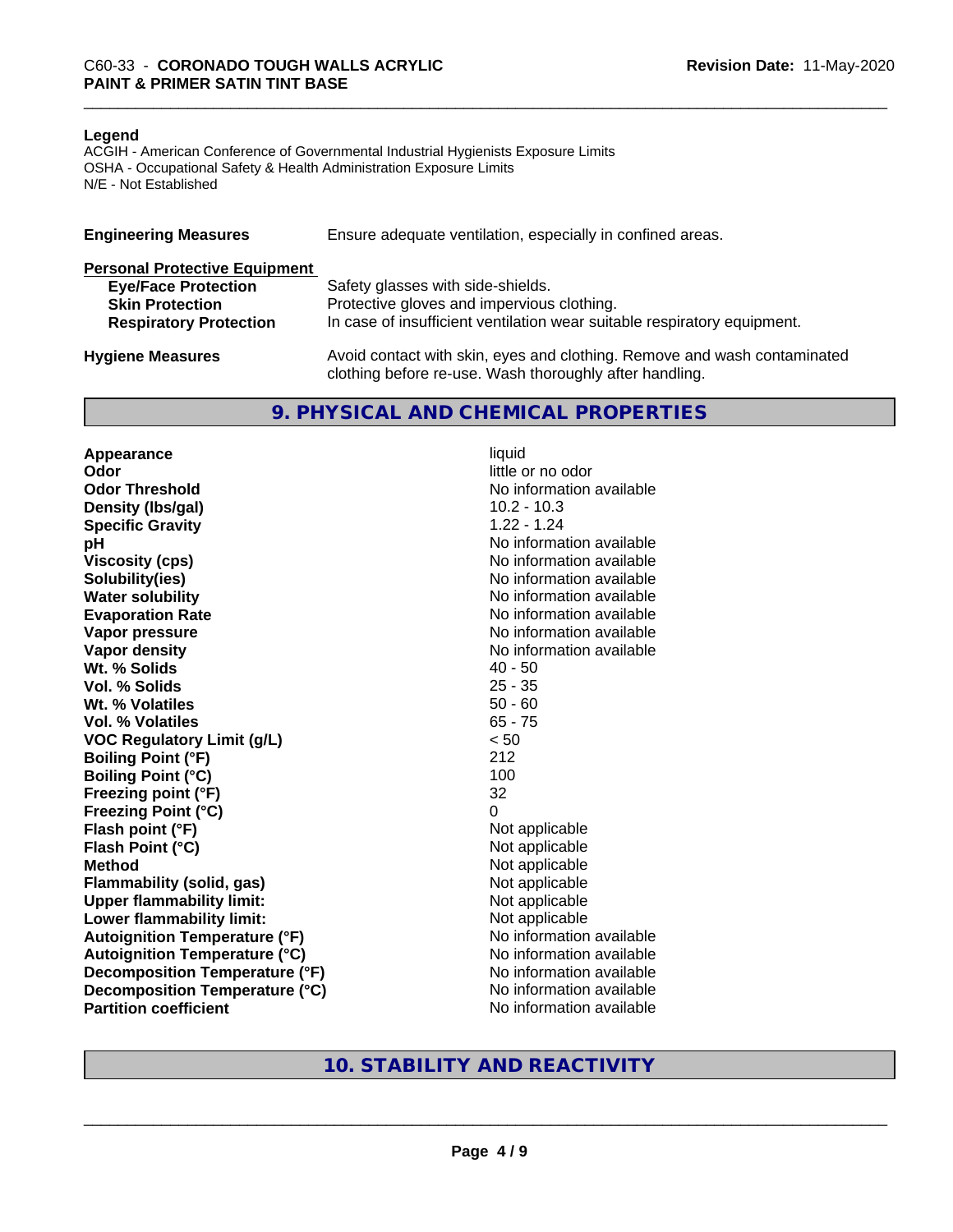| <b>Reactivity</b>                         | Not Applicable                           |
|-------------------------------------------|------------------------------------------|
| <b>Chemical Stability</b>                 | Stable under normal conditions.          |
| <b>Conditions to avoid</b>                | Prevent from freezing.                   |
| <b>Incompatible Materials</b>             | No materials to be especially mentioned. |
| <b>Hazardous Decomposition Products</b>   | None under normal use.                   |
| <b>Possibility of hazardous reactions</b> | None under normal conditions of use.     |

# **11. TOXICOLOGICAL INFORMATION**

| <b>Product Information</b>                                                                                                                                                                                                                                                                                                                                              |                                                                                                                                                                                                                                                                                                                                                                                                                                                                                                                                                                                  |
|-------------------------------------------------------------------------------------------------------------------------------------------------------------------------------------------------------------------------------------------------------------------------------------------------------------------------------------------------------------------------|----------------------------------------------------------------------------------------------------------------------------------------------------------------------------------------------------------------------------------------------------------------------------------------------------------------------------------------------------------------------------------------------------------------------------------------------------------------------------------------------------------------------------------------------------------------------------------|
| Information on likely routes of exposure                                                                                                                                                                                                                                                                                                                                |                                                                                                                                                                                                                                                                                                                                                                                                                                                                                                                                                                                  |
| <b>Principal Routes of Exposure</b>                                                                                                                                                                                                                                                                                                                                     | Eye contact, skin contact and inhalation.                                                                                                                                                                                                                                                                                                                                                                                                                                                                                                                                        |
| <b>Acute Toxicity</b>                                                                                                                                                                                                                                                                                                                                                   |                                                                                                                                                                                                                                                                                                                                                                                                                                                                                                                                                                                  |
| <b>Product Information</b>                                                                                                                                                                                                                                                                                                                                              | No information available                                                                                                                                                                                                                                                                                                                                                                                                                                                                                                                                                         |
|                                                                                                                                                                                                                                                                                                                                                                         | Symptoms related to the physical, chemical and toxicological characteristics                                                                                                                                                                                                                                                                                                                                                                                                                                                                                                     |
| <b>Symptoms</b>                                                                                                                                                                                                                                                                                                                                                         | No information available                                                                                                                                                                                                                                                                                                                                                                                                                                                                                                                                                         |
|                                                                                                                                                                                                                                                                                                                                                                         | Delayed and immediate effects as well as chronic effects from short and long-term exposure                                                                                                                                                                                                                                                                                                                                                                                                                                                                                       |
| Eye contact<br><b>Skin contact</b><br><b>Inhalation</b><br>Ingestion<br><b>Sensitization</b><br><b>Neurological Effects</b><br><b>Mutagenic Effects</b><br><b>Reproductive Effects</b><br><b>Developmental Effects</b><br><b>Target organ effects</b><br><b>STOT - single exposure</b><br>STOT - repeated exposure<br>Other adverse effects<br><b>Aspiration Hazard</b> | May cause slight irritation.<br>Substance may cause slight skin irritation. Prolonged or repeated contact may dry<br>skin and cause irritation.<br>May cause irritation of respiratory tract.<br>Ingestion may cause gastrointestinal irritation, nausea, vomiting and diarrhea.<br>No information available<br>No information available.<br>No information available.<br>No information available.<br>No information available.<br>No information available.<br>No information available.<br>No information available.<br>No information available.<br>No information available |
| <b>Numerical measures of toxicity</b>                                                                                                                                                                                                                                                                                                                                   |                                                                                                                                                                                                                                                                                                                                                                                                                                                                                                                                                                                  |
|                                                                                                                                                                                                                                                                                                                                                                         | The following values are calculated based on chapter 3.1 of the GHS document                                                                                                                                                                                                                                                                                                                                                                                                                                                                                                     |
| <b>ATEmix (oral)</b>                                                                                                                                                                                                                                                                                                                                                    | 69991 mg/kg                                                                                                                                                                                                                                                                                                                                                                                                                                                                                                                                                                      |

**Component Information**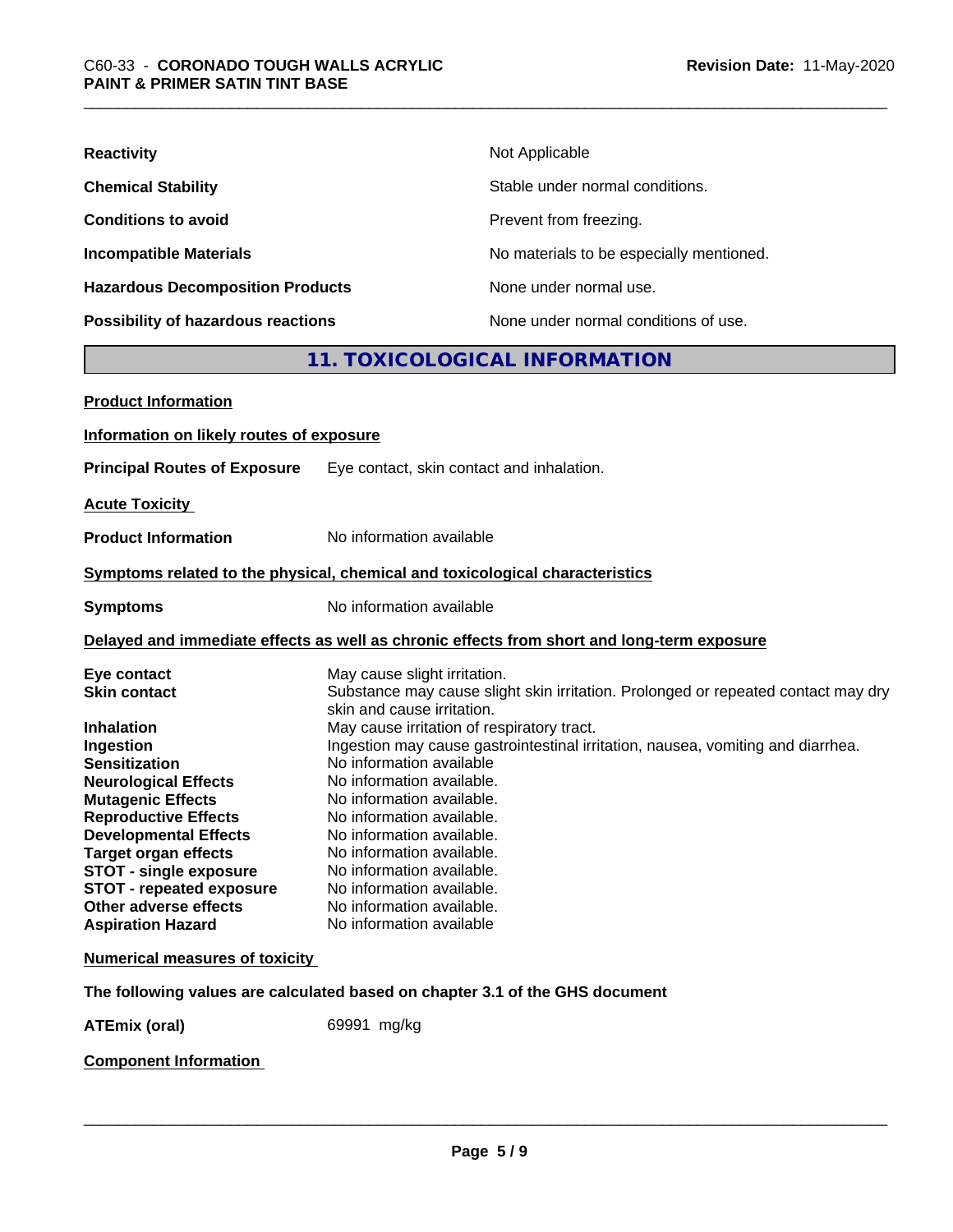| Chemical name               | Oral LD50            | Dermal LD50           | Inhalation LC50 |
|-----------------------------|----------------------|-----------------------|-----------------|
| Titanium dioxide            | > 10000 mg/kg (Rat)  |                       |                 |
| 13463-67-7                  |                      |                       |                 |
| Kaolin                      | $>$ 5000 mg/kg (Rat) | > 5000 mg/kg (Rat)    |                 |
| 1332-58-7                   |                      |                       |                 |
| 2-Amino-2-methly-1-propanol | $= 2900$ mg/kg (Rat) | > 2000 mg/kg (Rabbit) |                 |
| 124-68-5                    |                      |                       |                 |

#### **Chronic Toxicity**

#### **Carcinogenicity**

*The information below indicateswhether each agency has listed any ingredient as a carcinogen:.*

| <b>Chemical</b><br>name | <b>IARC</b>                  | <b>NTP</b> | <b>OSHA</b> |
|-------------------------|------------------------------|------------|-------------|
|                         | .<br>2B<br>Possible<br>Human |            | ∟isted      |
| n dioxide<br>l itanıum  | Carcinoɑen                   |            |             |

• Although IARC has classified titanium dioxide as possibly carcinogenic to humans (2B), their summary concludes: "No significant exposure to titanium dioxide is thought to occur during the use of products in which titanium dioxide is bound to other materials, such as paint."

#### **Legend**

IARC - International Agency for Research on Cancer NTP - National Toxicity Program OSHA - Occupational Safety & Health Administration

**12. ECOLOGICAL INFORMATION**

#### **Ecotoxicity Effects**

The environmental impact of this product has not been fully investigated.

#### **Product Information**

# **Acute Toxicity to Fish**

No information available

#### **Acute Toxicity to Aquatic Invertebrates**

No information available

**Acute Toxicity to Aquatic Plants**

No information available

#### **Persistence / Degradability**

No information available.

#### **Bioaccumulation**

No information available.

#### **Mobility in Environmental Media**

No information available.

#### **Ozone**

No information available

### **Component Information**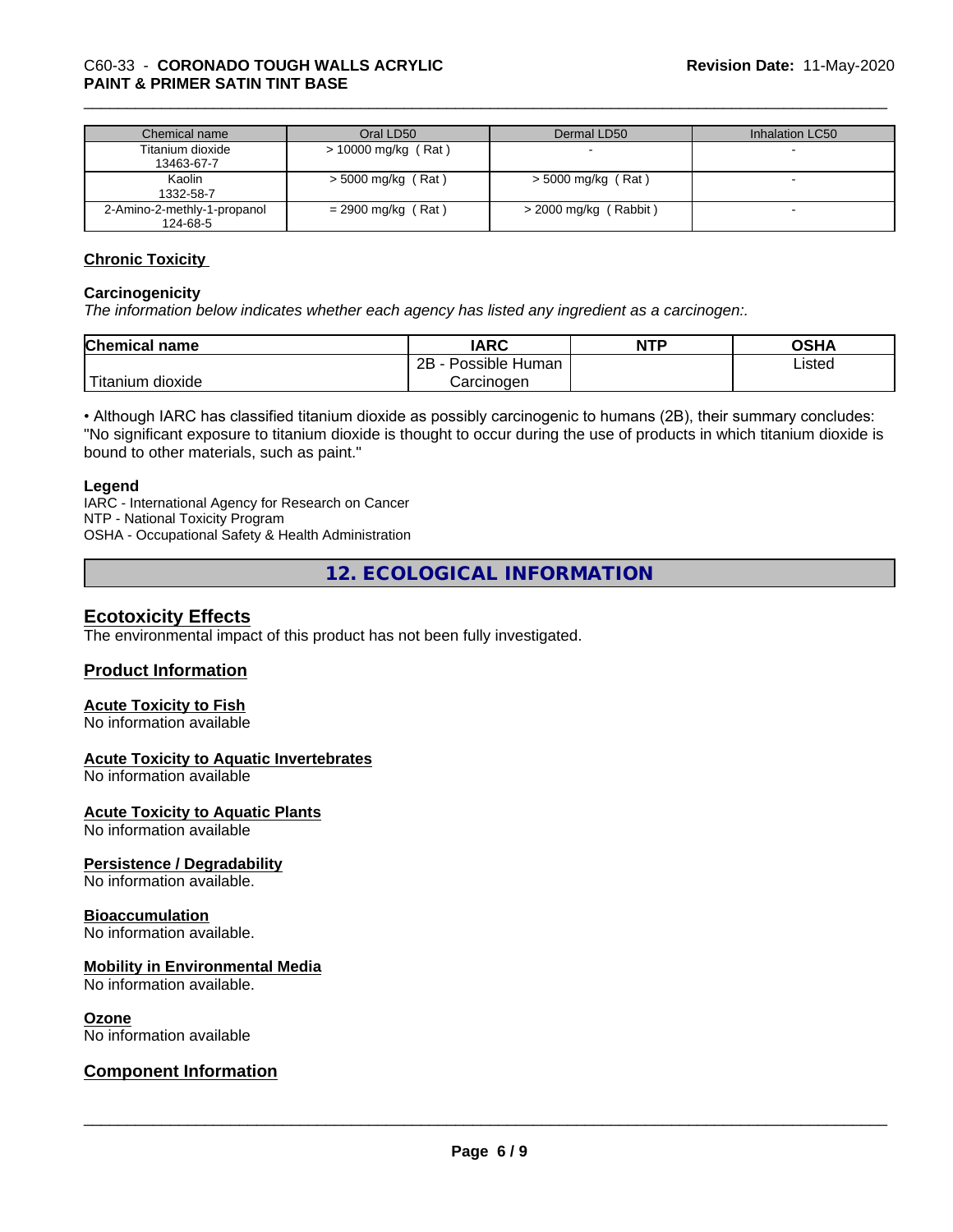### **Acute Toxicity to Fish**

#### Titanium dioxide

 $LC50:$  > 1000 mg/L (Fathead Minnow - 96 hr.)

#### **Acute Toxicity to Aquatic Invertebrates**

No information available

#### **Acute Toxicity to Aquatic Plants**

No information available

|                              | 13. DISPOSAL CONSIDERATIONS                                                                                                                                                                                               |
|------------------------------|---------------------------------------------------------------------------------------------------------------------------------------------------------------------------------------------------------------------------|
| <b>Waste Disposal Method</b> | Dispose of in accordance with federal, state, and local regulations. Local<br>requirements may vary, consult your sanitation department or state-designated<br>environmental protection agency for more disposal options. |
|                              | 14. TRANSPORT INFORMATION                                                                                                                                                                                                 |
| <b>DOT</b>                   | Not regulated                                                                                                                                                                                                             |
| <b>ICAO/IATA</b>             | Not regulated                                                                                                                                                                                                             |
| <b>IMDG / IMO</b>            | Not regulated                                                                                                                                                                                                             |
|                              | <b>15. REGULATORY INFORMATION</b>                                                                                                                                                                                         |

# **International Inventories**

| <b>TSCA: United States</b> | Yes - All components are listed or exempt. |
|----------------------------|--------------------------------------------|
| <b>DSL: Canada</b>         | Yes - All components are listed or exempt. |

# **Federal Regulations**

| Nο |  |
|----|--|
| Nο |  |
| Nο |  |
| No |  |
| No |  |
|    |  |

#### **SARA 313**

Section 313 of Title III of the Superfund Amendments and Reauthorization Act of 1986 (SARA). This product contains a chemical or chemicals which are subject to the reporting requirements of the Act and Title 40 of the Code of Federal Regulations, Part 372:

*None*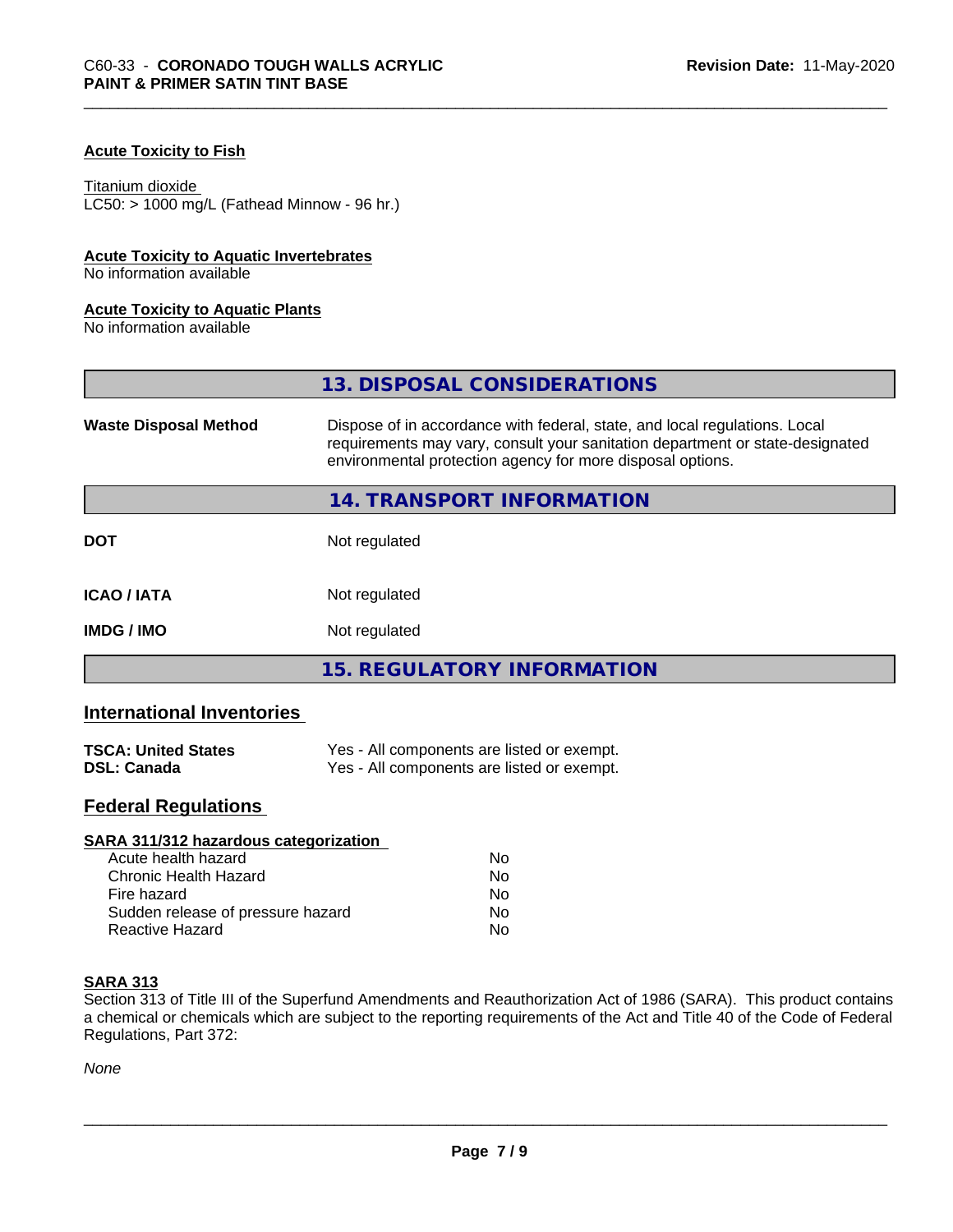#### **Clean Air Act,Section 112 Hazardous Air Pollutants (HAPs) (see 40 CFR 61)**

This product contains the following HAPs:

*None*

## **US State Regulations**

**California Proposition 65**

# **A** WARNING: Cancer and Reproductive Harm– www.P65warnings.ca.gov

#### **State Right-to-Know**

| <b>Chemical name</b> | <b>Massachusetts</b> | <b>New Jersey</b> | Pennsvlvania |
|----------------------|----------------------|-------------------|--------------|
| Titanium dioxide     |                      |                   |              |
| ∟imestone            |                      |                   |              |
| <b>Kaolir</b>        |                      |                   |              |

#### **Legend**

X - Listed

# **16. OTHER INFORMATION**

| HMIS | <b>Health: 1</b> | <b>Flammability: 0</b> | <b>Reactivity: 0</b> | PPE: - |
|------|------------------|------------------------|----------------------|--------|
|      |                  |                        |                      |        |

#### **HMIS Legend**

- 0 Minimal Hazard
- 1 Slight Hazard
- 2 Moderate Hazard
- 3 Serious Hazard
- 4 Severe Hazard
- \* Chronic Hazard
- X Consult your supervisor or S.O.P. for "Special" handling instructions.

*Note: The PPE rating has intentionally been left blank. Choose appropriate PPE that will protect employees from the hazards the material will present under the actual normal conditions of use.*

*Caution: HMISÒ ratings are based on a 0-4 rating scale, with 0 representing minimal hazards or risks, and 4 representing significant hazards or risks. Although HMISÒ ratings are not required on MSDSs under 29 CFR 1910.1200, the preparer, has chosen to provide them. HMISÒ ratings are to be used only in conjunction with a fully implemented HMISÒ program by workers who have received appropriate HMISÒ training. HMISÒ is a registered trade and service mark of the NPCA. HMISÒ materials may be purchased exclusively from J. J. Keller (800) 327-6868.*

 **WARNING!** If you scrape, sand, or remove old paint, you may release lead dust. LEAD IS TOXIC. EXPOSURE TO LEAD DUST CAN CAUSE SERIOUS ILLNESS, SUCH AS BRAIN DAMAGE, ESPECIALLY IN CHILDREN. PREGNANT WOMEN SHOULD ALSO AVOID EXPOSURE.Wear a NIOSH approved respirator to control lead exposure. Clean up carefully with a HEPA vacuum and a wet mop. Before you start, find out how to protect yourself and your family by contacting the National Lead Information Hotline at 1-800-424-LEAD or log on to www.epa.gov/lead.